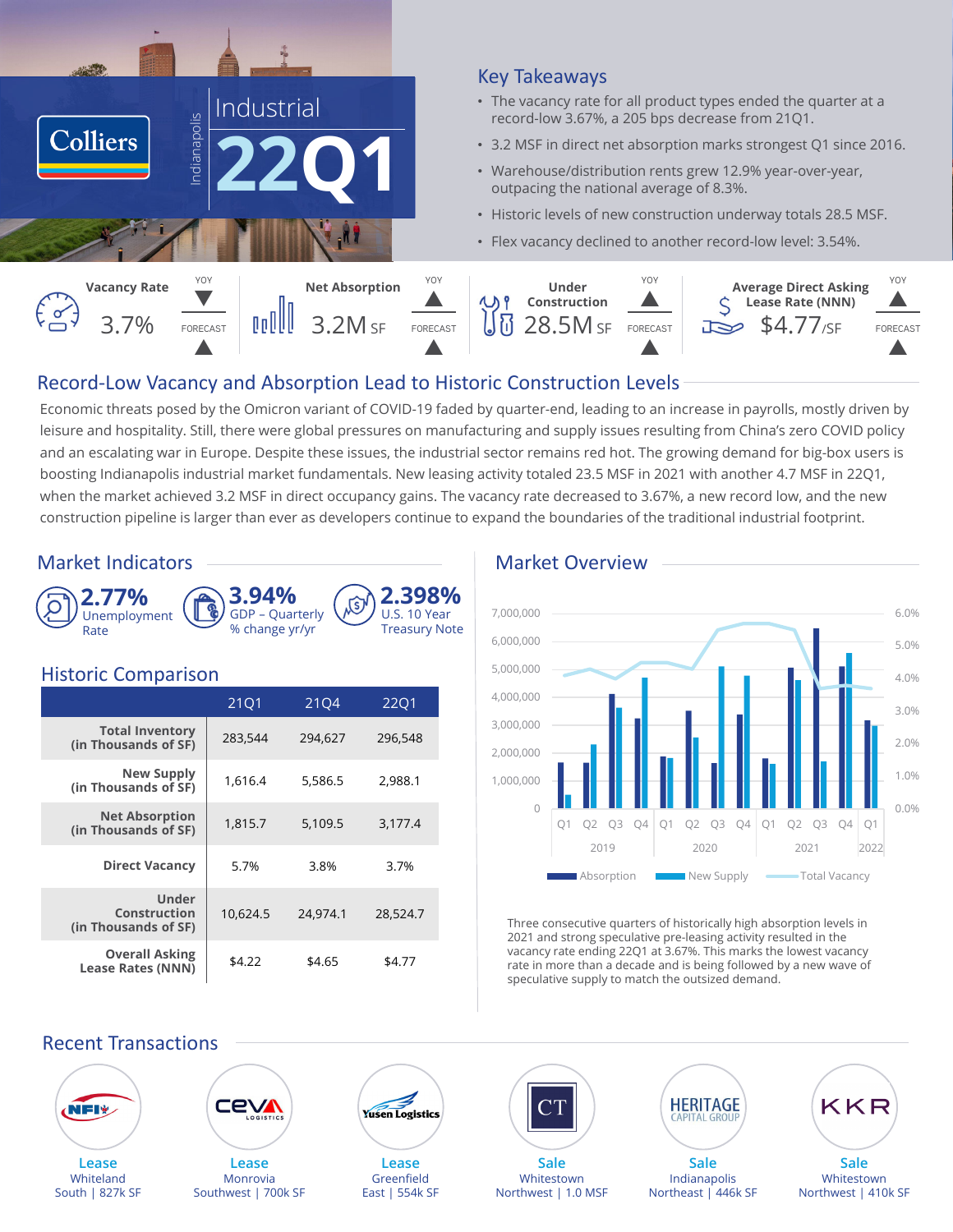

# Construction

Indianapolis has nearly as much new product under construction as Chicago, a market five times its size. The 28.5 MSF currently underway is a 168% year-over-year increase, higher than the national average growth rate of 58.9%. Contributing to these elevated construction levels are the five speculative developments larger than 1.0 MSF in Whiteland, Mount Comfort and Monrovia. These areas account for more than half of all planned speculative projects in the market as boundaries of development continue to grow where land is still available. Nearly 35 MSF of new construction is scheduled for completion by the end of 2022, more than double the record amount completed in the Indianapolis industrial market in 2020. Tenant demand is high enough to drive new speculative supply.

# Activity

New leases signed in speculative construction projects dominated 22Q1 activity. NFI Industries signed the largest user transaction and took occupancy in Mohr Capital's 827k SF building in Whiteland, one of the fastest growing industrial big box areas in the South submarket. Most new modern bulk leases are in the 500k+ sf and sub-300k SF ranges, accounting for all those signed in 22Q1. In terms of other product types, traditional warehouse/distribution buildings are at near-full occupancy at 98.9%. The lack of availability in these buildings is pushing users into new construction. This dynamic is causing asking rents to rise across the board – increasing 12.9% yearover-year for all product types, not just new construction. Investment sales activity was also strong for non-bulk assets in 22Q1, including the sale of Franklin Road Business Center, South Tech Park and the Firestone Building Products property.

# Light Industrial and Flex

Tenants are left with increasingly limited options in flex buildings, where vacancy reached another landmark low rate of 3.54%. In the Southwest submarket, occupancy is at an unprecedented 99.4%, and rental rates are following suit. Market asking rental rate growth is up 6.1% in just three months since the end of 2021 and 17.4% year-over-year. Hillsdale Business Park, a six-building, 445K-sf flex portfolio in northeast Indianapolis, sold in January for 50% more than its purchase price in 2015. Annual escalations in leases are climbing above the traditional 2.5-3% to upwards of 5%, signaling a continuation of rent growth in the future. Investors are taking note of these trends in hopes of capitalizing on strong fundamentals.



#### New Construction Completions





Source: Colliers

Total Flex Market

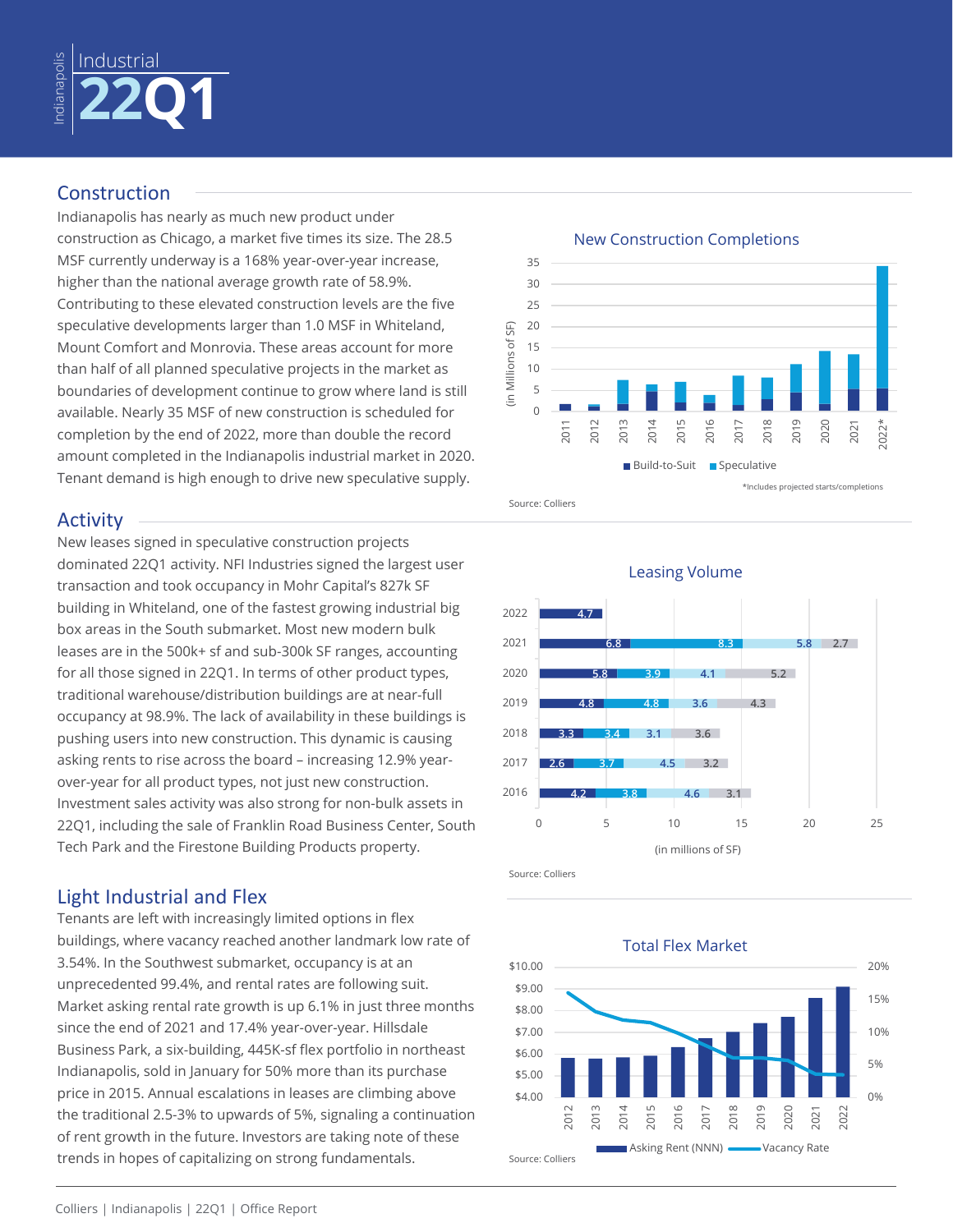#### Notable Construction Projects 2022

| <b>Building Name, Address</b>                                           | <b>Submarket</b> | <b>Type - Major Tenant(s)</b>     | <b>Owner</b>                     | <b>Const. Status</b>          | <b>SF</b> |
|-------------------------------------------------------------------------|------------------|-----------------------------------|----------------------------------|-------------------------------|-----------|
| Walmart Distribution Center, 5259 W 500 N, McCordsville                 | East             | Build-to-Suit - Walmart           | Walmart                          | Under Const. - 22Q4 2,229,480 |           |
| Whiteland 65 Logistics Center, 319 Warrior Trl, Whiteland               | South            | Speculative                       | Hines Development                | Under Const. - 22Q3           | 1,131,167 |
| Mohr Logistics Park Building 6, NWQ of I-65 & Whiteland Rd, Whiteland   | South            | Speculative                       | Mohr Capital                     | Under Const. - 22Q3           | 1,057,350 |
| Greenfield Farms Building 3, 2625 N Buck Creek Rd, Greenfield           | East             | Speculative                       | Lexington Realty Trust           | Under Const. - 22Q2           | 1,053,242 |
| 70 Connect III, 7366 W 350 N, Greenfield                                | East             | Speculative                       | Lauth Group                      | Under Const. - 22Q4           | 1,005,776 |
| Sunbeam Four at I-70 West, 1630 Innovation Blvd, Clayton                | Southwest        | Speculative                       | Sunbeam Development              | Under Const. - 22Q2           | 1,002,469 |
| Whiteland Exchange Building 5, 45 Mission Rd, Whiteland                 | South            | Speculative                       | Jones Development Company        | Under Const. - 22Q2           | 979,264   |
| Mount Comfort Commerce Park Building 3, N 600 W, McCordsville           | East             | Speculative                       | <b>Exeter Property Group</b>     | Under Const. - 22Q2           | 955,371   |
| I-65 Indianapolis Logistics Center South, 81-89 Forest Rd, Franklin     | South            | Speculative                       | <b>Core5 Industrial Partners</b> | Under Const. - 22Q2           | 954,370   |
| Avon Logistics Center Building 2, 8838 E 100 S, Avon                    | Southwest        | Speculative                       | Property Reserve Inc.            | Completed - 22Q1              | 883,609   |
| I-74 Commerce Center, McGregor Rd & Carroll Rd, Indianapolis            | South            | Build-to-Suit - Five Below        | Five Below                       | Under Const. - 22Q4           | 858,000   |
| I-70 Logistics Park Building 1, 3052 N 700 W, Greenfield                | East             | Speculative                       | CT Realty                        | Completed - 2201              | 805,000   |
| Point 70 Logistics Park Building A, 2444 N 700 W, Greenfield            | East             | Speculative                       | <b>Clarion Partners</b>          | Under Const. - 22Q2           | 802,907   |
| Mount Comfort Logistics Center V, 2709 N 400 W, Greenfield              | East             | Speculative                       | Ambrose Property Group           | Under Const. - 22Q4           | 753,000   |
| East 70 Logistics Park Building 3, 4679 N 600 W, McCordsville           | East             | Speculative                       | <b>GDI Companies</b>             | Under Const. - 22Q2           | 736,560   |
| AllPoints Midwest Building 14, Velocity Ct, Plainfield                  | Southwest        | Speculative                       | Browning Investments/Prologis    | Under Const. - 22Q2           | 715,307   |
| Reagan Logistics Park Building B, 10144 Veterans Dr, Avon               | Southwest        | Speculative                       | Distribution Realty Group        | Under Const. - 22Q3           | 712,800   |
| HUB I-65 Building 4, 4400 Indianapolis Rd, Lebanon                      | Northwest        | Speculative                       | Sunbeam Development              | Under Const. - 22Q3           | 702,000   |
| Westpoint Business Park Building III, 2496 Westpoint Blvd, Monrovia     | Southwest        | Speculative - Stryker Corporation | Ambrose Property Group           | Completed - 2201              | 646,380   |
| Indianapolis Central Logistics Park 1, 5565 Brookville Rd, Indianapolis | East             | Speculative                       | Ambrose Property Group           | Under Const. - 22Q2           | 616,000   |
| I-65 Park South Logistics Center at Whiteland, E 400 S, Whiteland       | South            | Speculative                       | Core5 Industrial Partners        | Under Const. - 22Q3           | 601,712   |